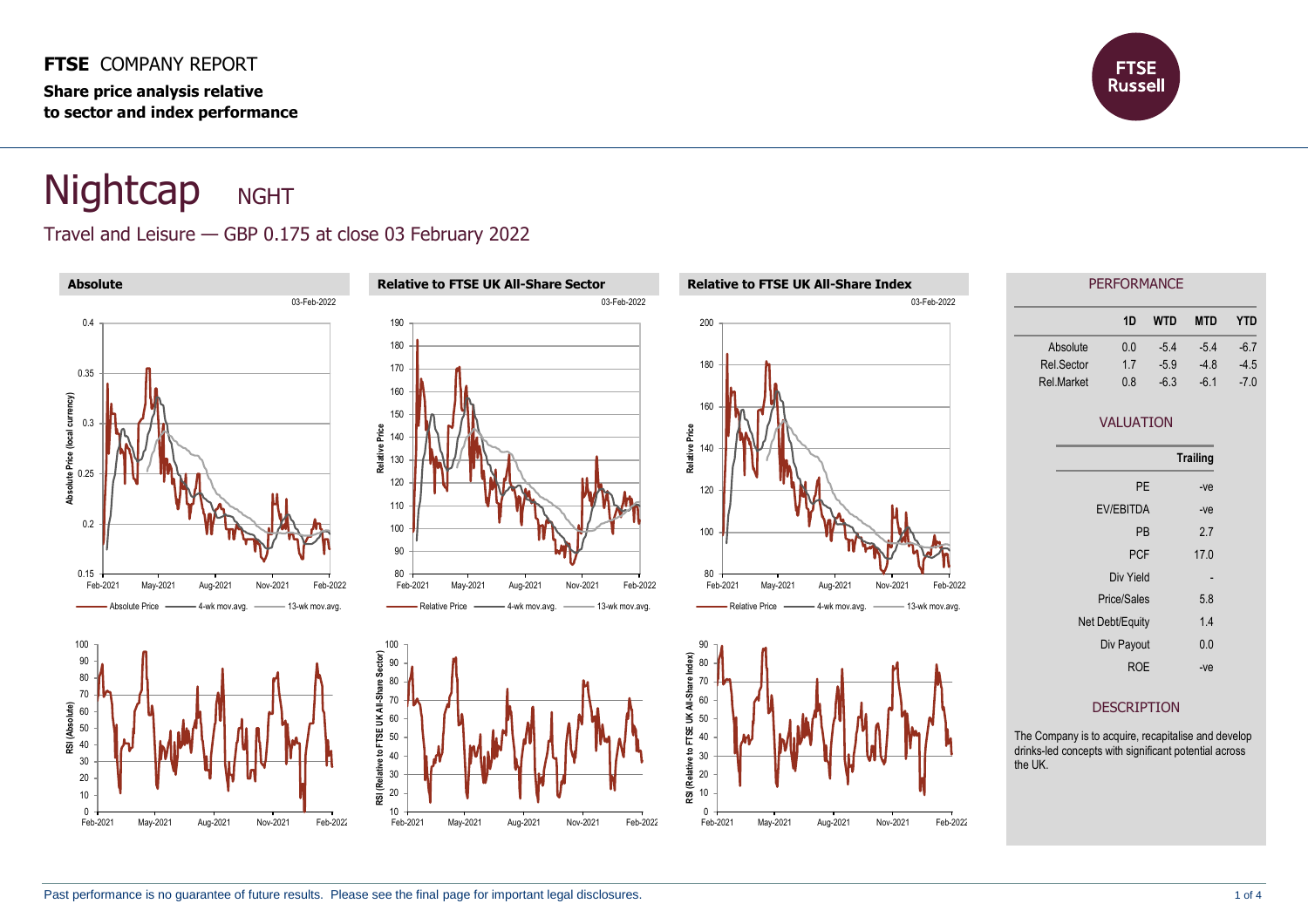### **Valuation Metrics**



Note: bar chart reflects the top and bottom five current values for the valuation ratio in question for FTSE All Shares stocks in the same sector as the stock concerned. All valuation metrics are trailing.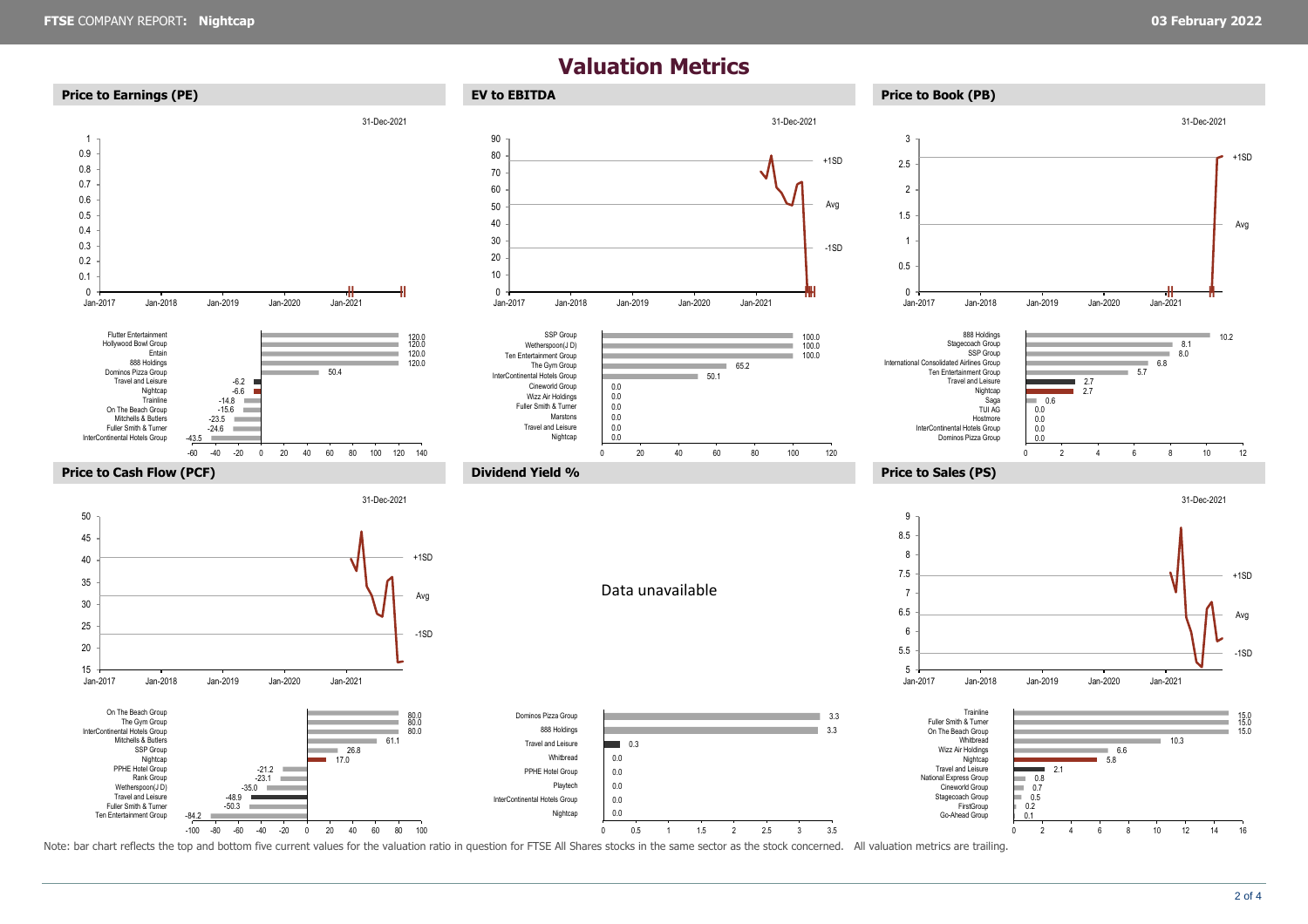## **Valuation Metrics**



Note: bar chart reflects the top and bottom five current values for the valuation ratio in question for FTSE All Shares stocks in the same sector as the stock concerned. All valuation metrics are trailing.